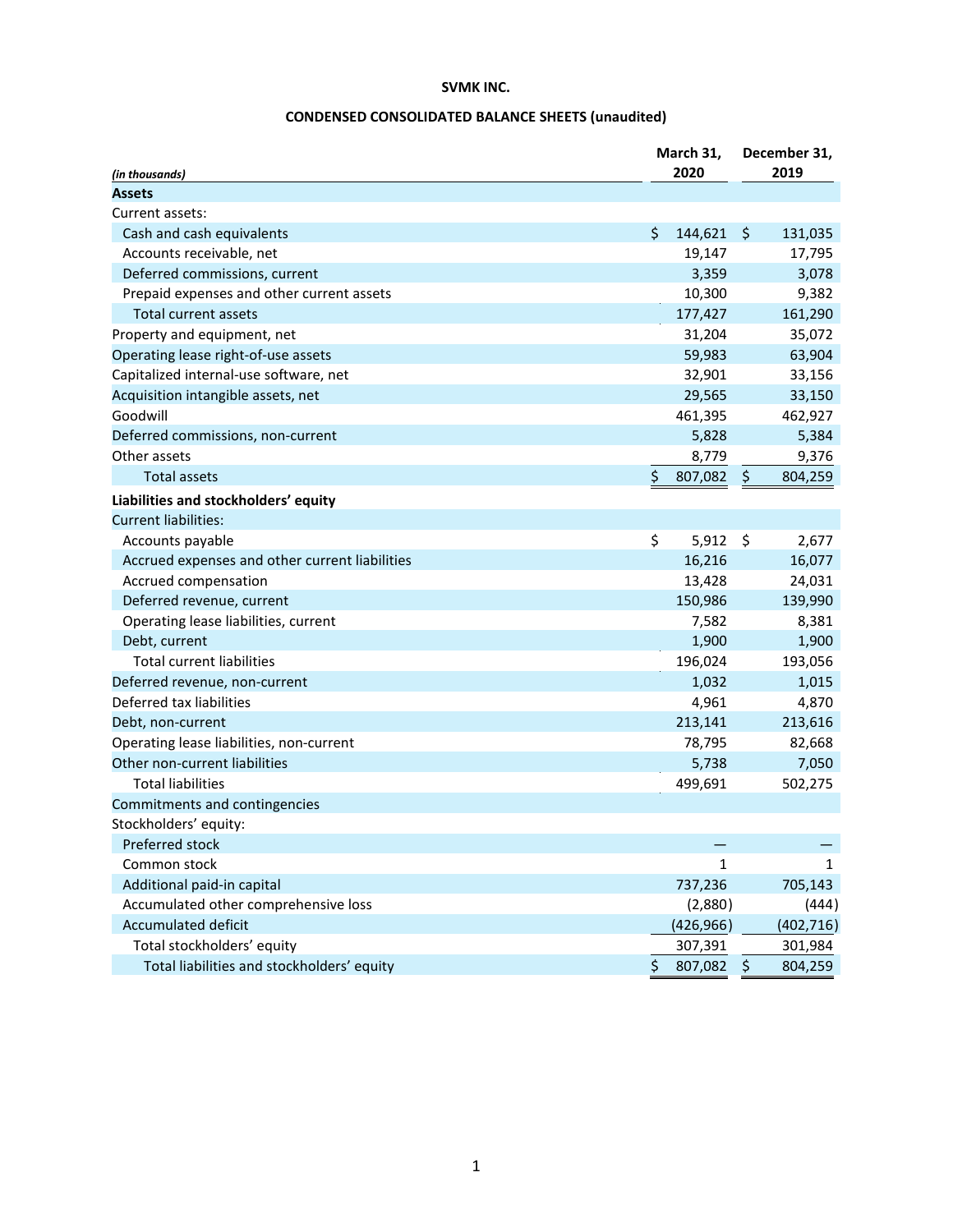### **CONDENSED CONSOLIDATED STATEMENTS OF OPERATIONS (unaudited)**

|                                                                                   | <b>Three Months Ended</b><br>March 31, |                |           |  |
|-----------------------------------------------------------------------------------|----------------------------------------|----------------|-----------|--|
| (in thousands, except per share amounts)                                          |                                        | 2020           | 2019      |  |
| Revenue                                                                           | \$                                     | Ŝ.<br>88,265   | 68,641    |  |
| Cost of revenue (1)(2)                                                            |                                        | 19,944         | 17,530    |  |
| Gross profit                                                                      |                                        | 68,321         | 51,111    |  |
| Operating expenses:                                                               |                                        |                |           |  |
| Research and development (1)                                                      |                                        | 26,557         | 20,806    |  |
| Sales and marketing (1)(2)                                                        |                                        | 42,091         | 26,050    |  |
| General and administrative (1)                                                    |                                        | 21,932         | 20,556    |  |
| Restructuring                                                                     |                                        |                | (66)      |  |
| Total operating expenses                                                          |                                        | 90,580         | 67,346    |  |
| Loss from operations                                                              |                                        | (22, 259)      | (16, 235) |  |
| Interest expense                                                                  |                                        | 3,086          | 3,659     |  |
| Other non-operating (income) expense, net                                         |                                        | (1,236)        | (1,979)   |  |
| Loss before income taxes                                                          |                                        | (24, 109)      | (17, 915) |  |
| Provision for (benefit from) income taxes                                         |                                        | 141            | (138)     |  |
| <b>Net loss</b>                                                                   |                                        | (24, 250)<br>Ş | (17, 777) |  |
| Net loss per share, basic and diluted                                             |                                        | (0.18)         | (0.14)    |  |
| Weighted-average shares used in computing basic and diluted net loss per<br>share |                                        | 136,911        | 126,786   |  |

(1) Includes stock-based compensation, net of amounts capitalized as follows:

|                                                      |  | <b>Three Months Ended</b><br>March 31, |  |        |  |
|------------------------------------------------------|--|----------------------------------------|--|--------|--|
| (in thousands)                                       |  | 2020                                   |  | 2019   |  |
| Cost of revenue                                      |  | 960                                    |  | 1,096  |  |
| Research and development                             |  | 6,457                                  |  | 4,766  |  |
| Sales and marketing                                  |  | 4,343                                  |  | 2,780  |  |
| General and administrative                           |  | 5,742                                  |  | 6,469  |  |
| Stock-based compensation, net of amounts capitalized |  | 17,502                                 |  | 15,111 |  |

(2) Includes amortization of acquisition intangible assets as follows:

|                                               |  | <b>Three Months Ended</b><br>March 31, |  |       |  |
|-----------------------------------------------|--|----------------------------------------|--|-------|--|
| (in thousands)                                |  | 2020                                   |  | 2019  |  |
| Cost of revenue                               |  | 2,010                                  |  | 488   |  |
| Sales and marketing                           |  | 1,358                                  |  | 537   |  |
| Amortization of acquisition intangible assets |  | 3,368                                  |  | 1,025 |  |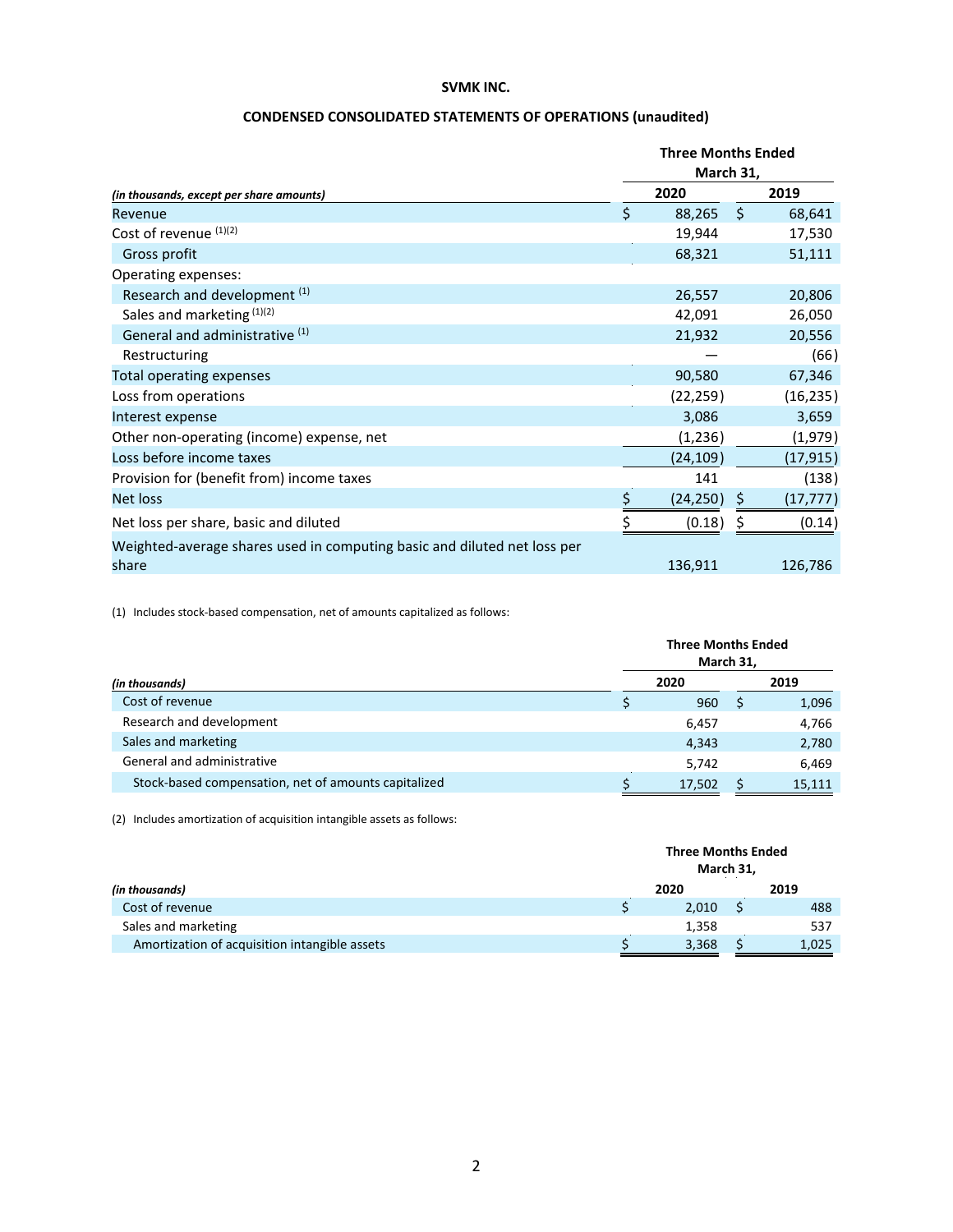# **CONDENSED CONSOLIDATED STATEMENTS OF CASH FLOWS (unaudited)**

|                                                                                  | Three Months Ended March 31, |           |               |           |  |
|----------------------------------------------------------------------------------|------------------------------|-----------|---------------|-----------|--|
| (in thousands)                                                                   |                              | 2020      | 2019          |           |  |
| Cash flows from operating activities                                             |                              |           |               |           |  |
| Net loss                                                                         | \$                           | (24, 250) | \$            | (17, 777) |  |
| Adjustments to reconcile net loss to net cash provided by operating activities:  |                              |           |               |           |  |
| Depreciation and amortization                                                    |                              | 12,288    |               | 9,730     |  |
| Non-cash leases expense                                                          |                              | 3,423     |               | 3,051     |  |
| Stock-based compensation expense, net of amounts capitalized                     |                              | 17,502    |               | 15,111    |  |
| Deferred income taxes                                                            |                              | 97        |               | 95        |  |
| Gain on sale of a private company investment                                     |                              | (1,001)   |               | (1,001)   |  |
| Other                                                                            |                              | 317       |               | (154)     |  |
| Changes in assets and liabilities:                                               |                              |           |               |           |  |
| <b>Accounts receivable</b>                                                       |                              | (1, 532)  |               | 163       |  |
| Prepaid expenses and other assets                                                |                              | (2, 208)  |               | (2, 184)  |  |
| Accounts payable and accrued liabilities                                         |                              | 2,647     |               | 2,991     |  |
| Accrued compensation                                                             |                              | (10, 452) |               | (8, 359)  |  |
| Deferred revenue                                                                 |                              | 11,229    |               | 9,575     |  |
| <b>Operating lease liabilities</b>                                               |                              | (3,827)   |               | (3, 438)  |  |
| Net cash provided by operating activities                                        |                              | 4,233     |               | 7,803     |  |
| Cash flows from investing activities                                             |                              |           |               |           |  |
| Purchases of property and equipment                                              |                              | (406)     |               | (581)     |  |
| Capitalized internal-use software                                                |                              | (2,946)   |               | (3, 150)  |  |
| Proceeds from sale of a private company investment                               |                              | 1,001     |               | 1,001     |  |
| Net cash used in investing activities                                            |                              | (2, 351)  |               | (2,730)   |  |
| Cash flows from financing activities                                             |                              |           |               |           |  |
| Proceeds from stock option exercises                                             |                              | 13,815    |               | 7,640     |  |
| Repayment of debt                                                                |                              | (550)     |               | (550)     |  |
| Net cash provided by financing activities                                        |                              | 13,265    |               | 7,090     |  |
| Effect of exchange rate changes on cash                                          |                              | (1, 267)  |               | (44)      |  |
| Net increase in cash, cash equivalents and restricted cash                       |                              | 13,880    |               | 12,119    |  |
| Cash, cash equivalents and restricted cash at beginning of period                |                              | 131,683   |               | 154,371   |  |
| Cash, cash equivalents and restricted cash at end of period                      | \$                           | 145,563   | \$            | 166,490   |  |
| <b>Supplemental cash flow data:</b>                                              |                              |           |               |           |  |
| Interest paid for term debt                                                      | $\frac{1}{2}$                | 2,967     | \$            | 3,423     |  |
| Income taxes paid                                                                | \$                           | 3         | \$            | 247       |  |
| Non-cash investing and financing transactions:                                   |                              |           |               |           |  |
| Stock compensation included in capitalized software costs                        | \$                           | 776       | \$            | 953       |  |
| Accrued unpaid capital expenditures                                              | \$                           | 204       | \$            | 517       |  |
| Proceeds receivable from stock option exercises                                  | $\frac{1}{2}$                |           | $\frac{1}{2}$ | 6,779     |  |
| Derecognized financing obligation related to building due to adoption of ASC 842 |                              |           | \$            | 92,009    |  |
| Derecognized building due to adoption of ASC 842                                 | $\frac{5}{5}$                |           | \$            | 71,781    |  |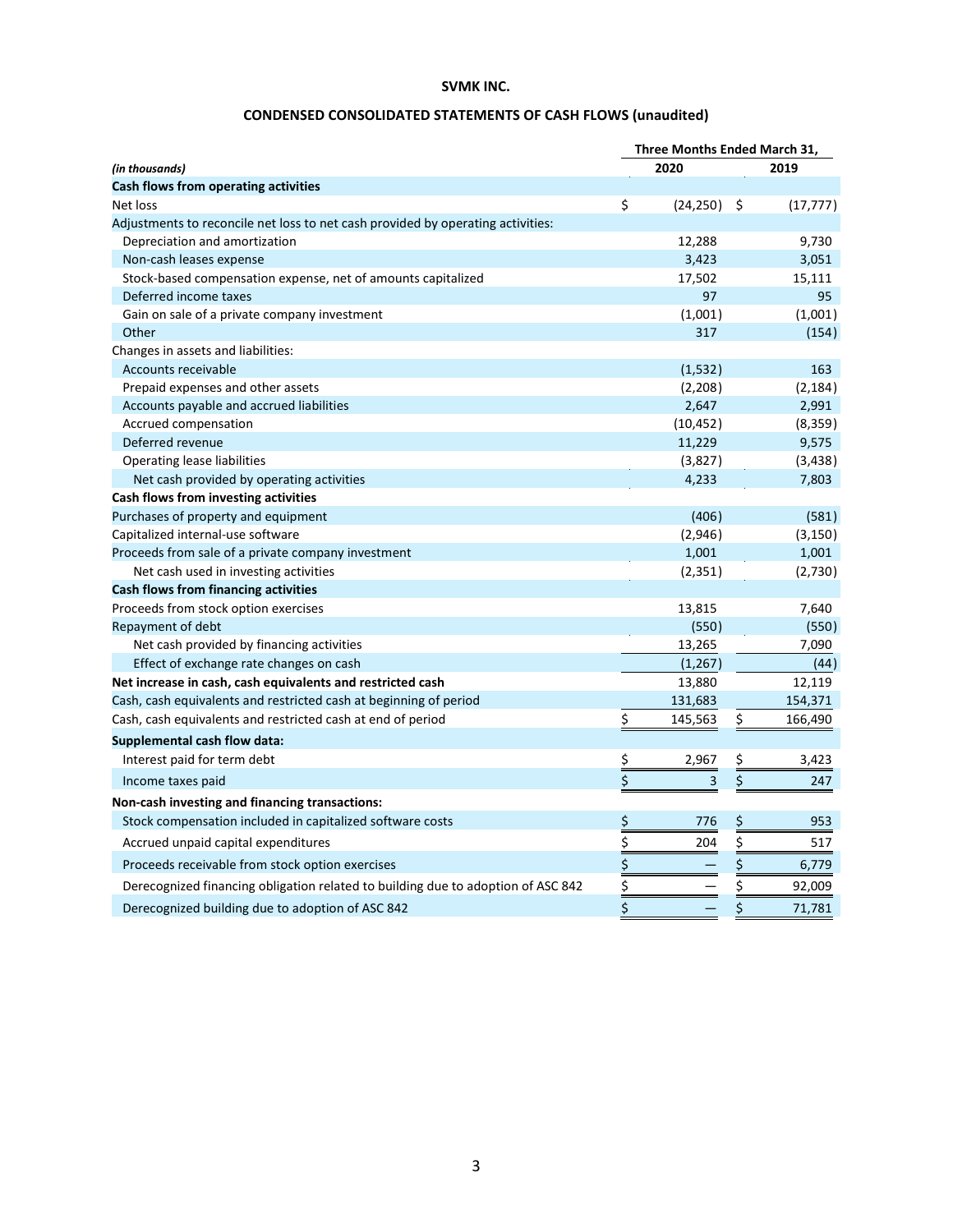## **RECONCILIATION OF GAAP TO NON-GAAP DATA (unaudited)(1)**

### **Reconciliation of GAAP to Non-GAAP (Loss) Income from Operations**

| (in thousands, except percentages)            |  | <b>Three Months Ended</b><br>March 31, |           |  |  |  |
|-----------------------------------------------|--|----------------------------------------|-----------|--|--|--|
|                                               |  | 2020                                   | 2019      |  |  |  |
| <b>GAAP Loss from operations</b>              |  | (22, 259)                              | (16, 235) |  |  |  |
| <b>GAAP Operating margin</b>                  |  | $(25)$ %                               | (24)%     |  |  |  |
| Stock-based compensation, net                 |  | 17,502                                 | 15,111    |  |  |  |
| Amortization of acquisition intangible assets |  | 3,368                                  | 1,025     |  |  |  |
| Restructuring                                 |  |                                        | (66)      |  |  |  |
| Non-GAAP Loss from operations                 |  | (1, 389)                               | (165)     |  |  |  |
| Non-GAAP Operating margin                     |  | (2)%                                   | $-$ %     |  |  |  |

#### **Reconciliation of GAAP to Non-GAAP Loss and Loss per diluted share**

|                                                                         |    | <b>Three Months Ended</b><br>March 31, |      |           |  |
|-------------------------------------------------------------------------|----|----------------------------------------|------|-----------|--|
| (in thousands, except per share amounts)                                |    | 2020                                   |      | 2019      |  |
| <b>GAAP Net loss</b>                                                    | \$ | (24, 250)                              | - S  | (17, 777) |  |
| GAAP Net loss per diluted share                                         | \$ | (0.18)                                 | - \$ | (0.14)    |  |
| Weighted-average shares used to compute GAAP net loss per diluted share |    | 136,911                                |      | 126,786   |  |
|                                                                         |    |                                        |      |           |  |
| Stock-based compensation, net                                           |    | 17,502                                 |      | 15,111    |  |
| Amortization of acquisition intangible assets                           |    | 3,368                                  |      | 1,025     |  |
| Restructuring                                                           |    |                                        |      | (66)      |  |
| Gain on sale of a private company investment                            |    | (1,001)                                |      | (1,001)   |  |
| Income tax effect on Non-GAAP adjustments (2)                           |    | 97                                     |      | 94        |  |
|                                                                         |    |                                        |      |           |  |
| Non-GAAP Net loss                                                       |    | (4, 284)                               |      | (2,614)   |  |
| Non-GAAP Net loss per diluted share                                     | Ś  | (0.03)                                 | S    | (0.02)    |  |
| Weighted-average shares used to compute Non-GAAP net loss per diluted   |    |                                        |      |           |  |
| share                                                                   |    | 136,911                                |      | 126,786   |  |

(1) Please see Appendix A for explanation of non-GAAP measures used.

(2) Due to the full valuation allowance on our US deferred tax assets, there were no tax effects associated with the Non-GAAP adjustments for stock-based compensation, net, restructuring and gain on sale of a private company investment. Non-GAAP adjustments pertain to the income tax effects of amortization of acquisition-related intangible assets.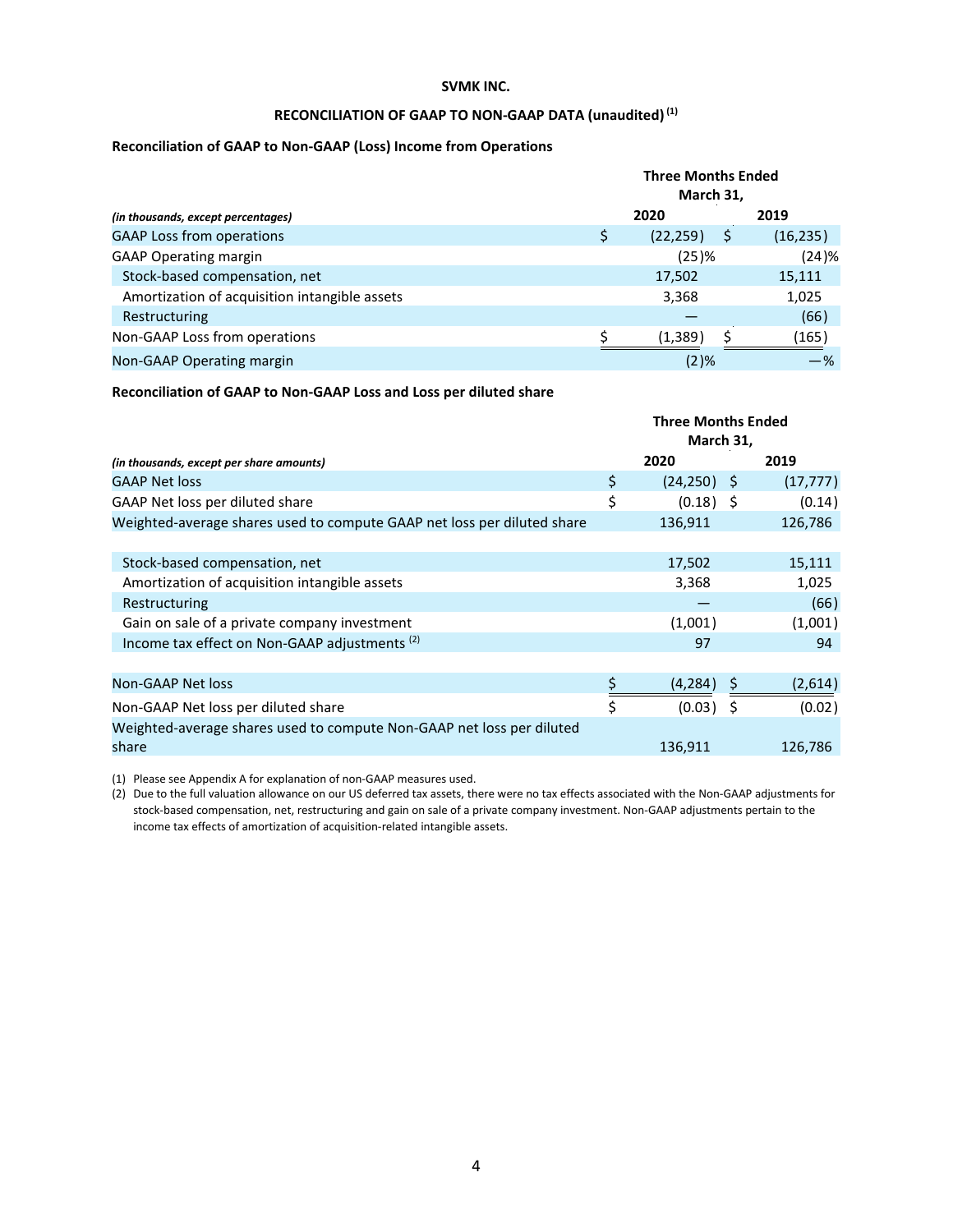# **RECONCILIATION OF GAAP TO NON-GAAP DATA (unaudited)(1)**

## **Calculation of Free Cash Flow**

| Three Months Ended March 31, |         |  |          |  |
|------------------------------|---------|--|----------|--|
|                              | 2020    |  | 2019     |  |
|                              | 4.233   |  | 7,803    |  |
|                              | (406)   |  | (581)    |  |
|                              | (2,946) |  | (3, 150) |  |
|                              | 881     |  | 4.072    |  |
|                              |         |  |          |  |

### **Supplemental GAAP and Non-GAAP Information**

|                                               |    | <b>Three Months Ended</b> |      |        |  |  |
|-----------------------------------------------|----|---------------------------|------|--------|--|--|
| (in thousands, except percentages)            |    | March 31,                 |      |        |  |  |
|                                               |    | 2020                      | 2019 |        |  |  |
| <b>GAAP Gross profit</b>                      | Ś. | 68,321                    | \$   | 51,111 |  |  |
| <b>GAAP Gross margin</b>                      |    | 77%                       |      | 74%    |  |  |
| Stock-based compensation, net                 |    | 960                       |      | 1,096  |  |  |
| Amortization of acquisition intangible assets |    | 2.010                     |      | 488    |  |  |
| Non-GAAP Gross profit                         |    | 71,291                    | Ŝ.   | 52,695 |  |  |
| Non-GAAP Gross margin                         |    | 81%                       |      | 77%    |  |  |
| GAAP Research and development                 | \$ | 26,557                    | Ś    | 20,806 |  |  |
| <b>GAAP Research and development margin</b>   |    | 30%                       |      | 30%    |  |  |
| Stock-based compensation, net                 |    | 6,457                     |      | 4,766  |  |  |
| Non-GAAP Research and development             | Ś  | 20,100                    | Ś    | 16,040 |  |  |
| Non-GAAP Research and development margin      |    | 23%                       |      | 23%    |  |  |
| <b>GAAP Sales and marketing</b>               | \$ | 42,091                    | Ś    | 26,050 |  |  |
| <b>GAAP Sales and marketing margin</b>        |    | 48%                       |      | 38%    |  |  |
| Stock-based compensation, net                 |    | 4,343                     |      | 2,780  |  |  |
| Amortization of acquisition intangible assets |    | 1,358                     |      | 537    |  |  |
| Non-GAAP Sales and marketing                  |    | 36,390                    | \$   | 22,733 |  |  |
| Non-GAAP Sales and marketing margin           |    | 41%                       |      | 33%    |  |  |
| <b>GAAP General and administrative</b>        | Ś. | 21,932                    | Ś    | 20,556 |  |  |
| <b>GAAP General and administrative margin</b> |    | 25%                       |      | 30%    |  |  |
| Stock-based compensation, net                 |    | 5,742                     |      | 6,469  |  |  |
| Non-GAAP General and administrative           | \$ | 16,190                    | \$   | 14,087 |  |  |
| Non-GAAP General and administrative margin    |    | 18%                       |      | 21%    |  |  |

(1) Please see Appendix A for explanation of non-GAAP measures used.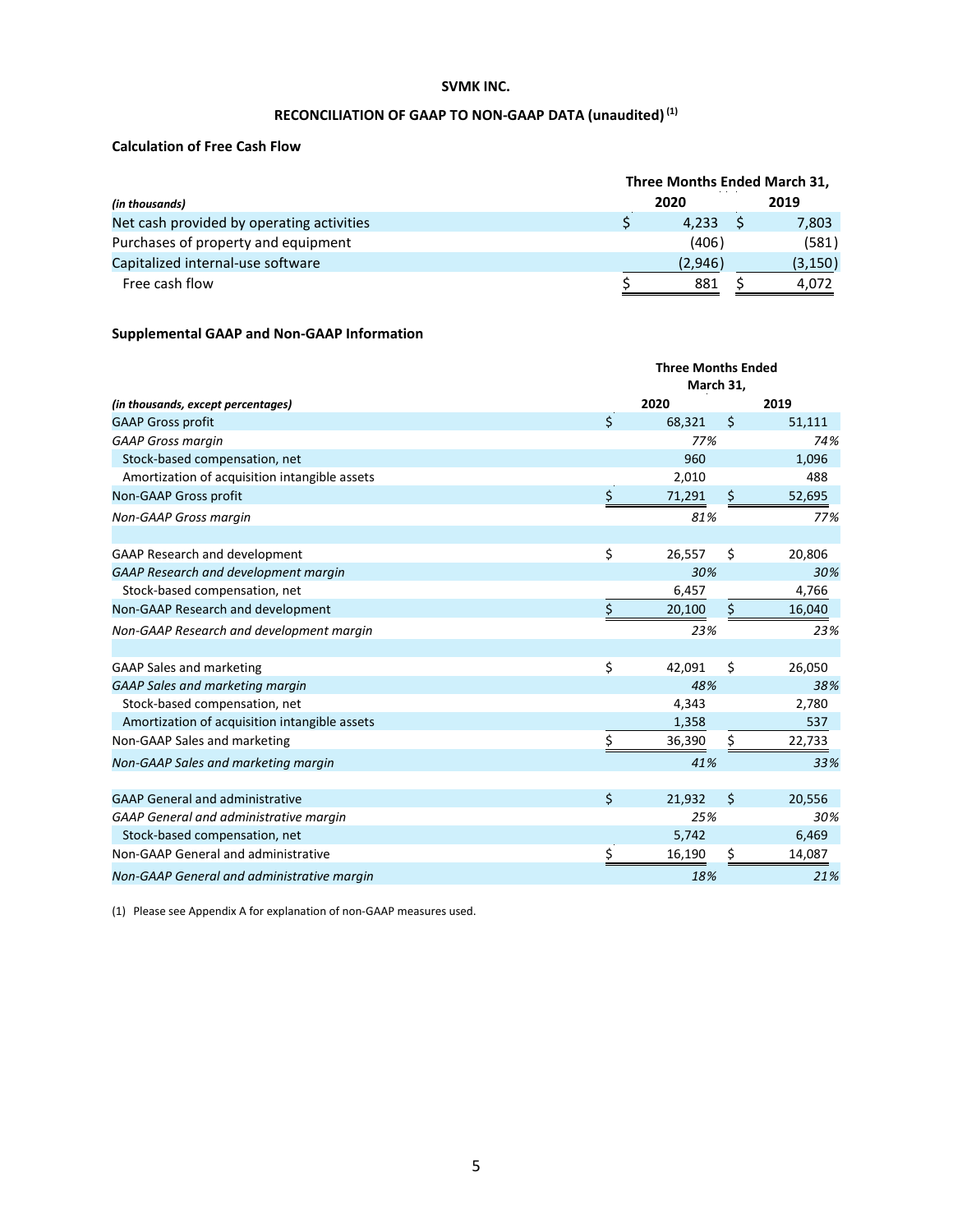#### **SVMK INC. EXPLANATION OF NON-GAAP MEASURES**

To supplement our condensed consolidated financial statements, which are prepared and presented in accordance with US GAAP ("GAAP"), we use the following Non-GAAP financial measures: Non-GAAP income from operations, Non-GAAP operating margin, Non-GAAP net loss, Non-GAAP net loss per share, Non-GAAP gross profit, Non-GAAP gross margin, Non-GAAP research and development, Non-GAAP research and development margin, Non-GAAP sales and marketing, Non-GAAP sales and marketing margin, Non-GAAP general and administrative, Non-GAAP general and administrative margin, adjusted EBITDA, free cash flow and unlevered free cash flow. Our definition for each Non-GAAP measure used is provided below, however a limitation of Non-GAAP financial measures are that they do not have uniform definitions. Accordingly, our definitions for Non-GAAP measures used will likely differ from similarly titled Non-GAAP measures used by other companies thereby limiting comparability.

With regards to the Non-GAAP guidance provided above, a reconciliation to the corresponding GAAP amounts are not provided as the quantification of certain items excluded from each respective Non-GAAP measure, which may be significant, cannot be reasonably calculated or predicted at this time without unreasonable efforts. For example, the Non-GAAP adjustment for stock-based compensation expense, net, requires additional inputs such as number of shares granted and market price that are not currently ascertainable.

*Non-GAAP income from operations, Non-GAAP operating margin*: We define Non-GAAP income from operations as GAAP loss from operations excluding stock-based compensation, net, amortization of acquisition intangible assets and restructuring. Non-GAAP operating margin is defined as Non-GAAP income from operations divided by revenue.

*Non-GAAP net loss, Non-GAAP net loss per share*: We define Non-GAAP net loss as GAAP net loss excluding stockbased compensation, net, amortization of acquisition intangible assets, restructuring and gain on sale of a private company investment. Non-GAAP net loss per share is defined as Non-GAAP net loss divided by the weighted-average shares outstanding.

*Non-GAAP gross profit, Non-GAAP gross margin*: We define Non-GAAP gross profit as GAAP gross profit excluding stock-based compensation, net and amortization of acquisition intangible assets. Non-GAAP gross margin is defined as Non-GAAP gross profit divided by revenue.

*Non-GAAP research and development, Non-GAAP research and development margin*: We define Non-GAAP research and development as GAAP research and development excluding stock-based compensation, net. Non-GAAP research and development margin is defined as Non-GAAP research and development divided by revenue.

*Non-GAAP sales and marketing, Non-GAAP sales and marketing margin*: We define Non-GAAP sales and marketing as GAAP sales and marketing excluding stock-based compensation, net and amortization of acquisition intangible assets. Non-GAAP sales and marketing margin is defined as Non-GAAP sales and marketing divided by revenue.

*Non-GAAP general and administrative, Non-GAAP general and administrative margin*: We define Non-GAAP general and administrative as GAAP general and administrative excluding stock-based compensation, net. Non-GAAP general and administrative margin is defined as Non-GAAP general and administrative divided by revenue.

We use these Non-GAAP measures to compare and evaluate our operating results across periods in order to manage our business, for purposes of determining executive and senior management incentive compensation, and for budgeting and developing our strategic operating plans. We believe that these Non-GAAP measures provide useful information about our operating results, enhance the overall understanding of our past financial performance and future prospects, and allow for greater transparency with respect to key metrics used by our management in evaluating our financial performance and for operational decision making, but they are not meant to be considered in isolation or as a substitute for comparable GAAP measures and should be read only in conjunction with our condensed consolidated financial statements prepared in accordance with GAAP.

We have excluded the effect of the following items from the aforementioned Non-GAAP measures because they are non-cash and/or are non-recurring in nature and because we believe that the Non-GAAP financial measures excluding this item provide meaningful supplemental information regarding operational performance and liquidity. We further believe this measure is useful to investors in that it allows for greater transparency to certain line items in our financial statements and facilitates comparisons to historical operating results and comparisons to peer operating results. A description of the Non-GAAP adjustments for the above measures is as follows: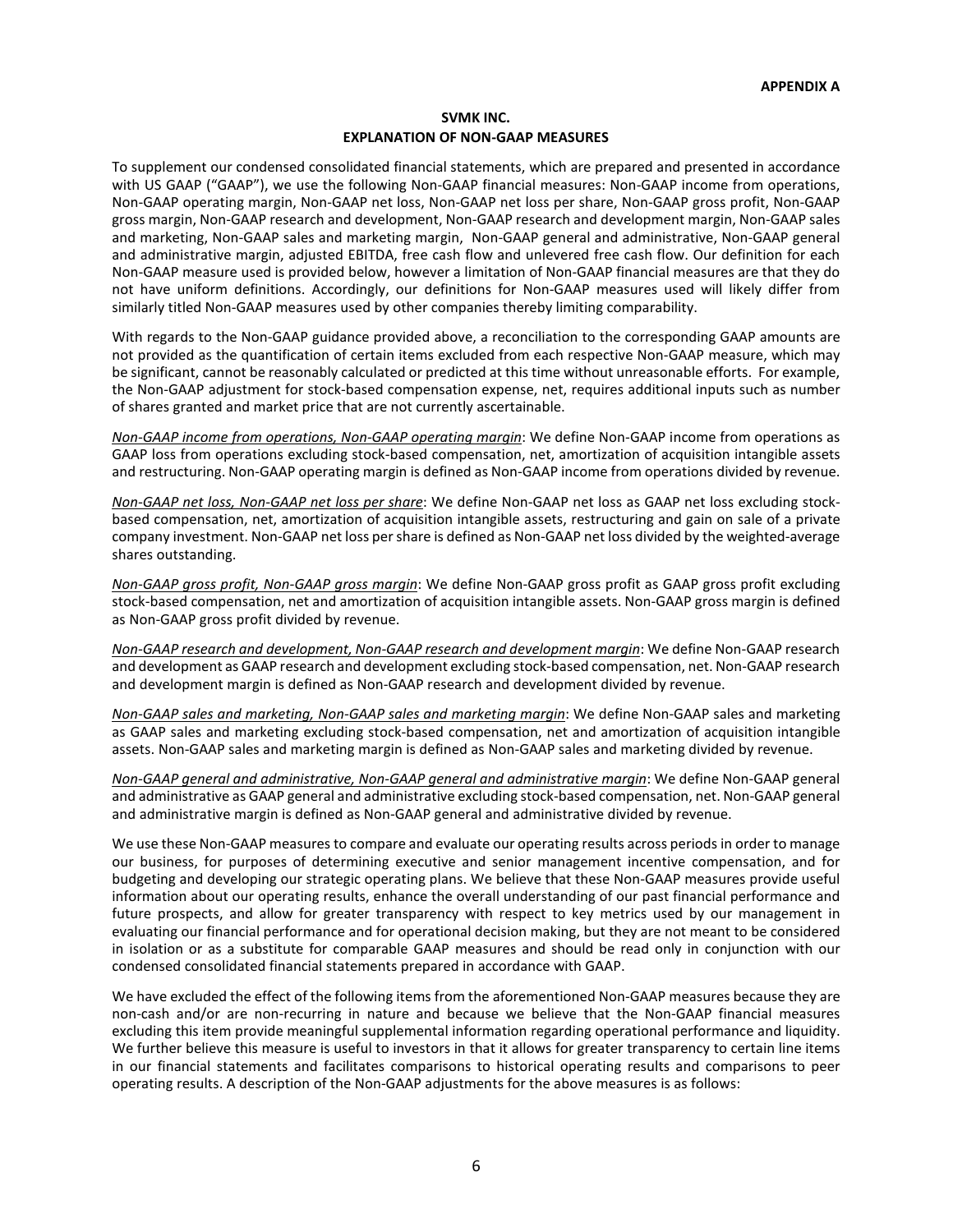- Stock-based compensation, net: We incur stock based-compensation expense on a GAAP basis resulting from equity awards granted to our employees. Although stock-based compensation is a key incentive offered to our employees, and we believe such compensation contributed to the revenues earned during the periods presented and also believe it will contribute to the generation of future period revenues, we continue to evaluate our business performance excluding stock-based compensation expenses. Stock-based compensation expenses will recur in future periods.
- Amortization of intangible assets: We incur amortization expense on intangible assets on a GAAP basis resulting from prior acquisitions. Amortization of acquired intangible assets is inconsistent in amount and frequency and is significantly affected by the timing and size of any acquisitions. Investors should note that the use of intangible assets contributed to our revenues earned during the periods presented and will contribute to our future period revenues as well. Amortization of acquired intangible assets will recur in future periods.
- Restructuring: Restructuring expenses consist of employee severance and other exit costs. We believe it is useful for investors to understand the effects of these items on our total operating expenses. We expect that restructuring costs will generally diminish over time with respect to past acquisitions and/or strategic initiatives. However, we may incur these expenses in future periods in connection with any new acquisitions and/or strategic initiatives.
- Gain on sale of a private company investment: Gain on sale of a private company investment because it was recognized on a GAAP basis resulting from the sale of certain corporate assets. We expect that such transactions will be infrequent in occurrence and are therefore excluded from our Non-GAAP results as they do not otherwise relate to our core business operations.

For more information on the Non-GAAP financial measures, please see the "Reconciliation of GAAP to Non-GAAP Data" section of this press release. The accompanying tables provide details on the GAAP financial measures that are most directly comparable to the Non-GAAP financial measures and the related reconciliations between those financial measures.

*Free cash flow:* We define free cash flow as GAAP net cash provided by operating activities less purchases of property and equipment and capitalized internal-use software. We consider free cash flow to be an important measure because it measures our liquidity after deducting capital expenditures for purchases of property and equipment and capitalized software development costs, which we believe provides a more accurate view of our cash generation and cash available to grow our business. We expect to generate positive free cash flow over the long term. Free cash flow has limitations as an analytical tool, and it should not be considered in isolation or as a substitute for analysis of other GAAP financial measures, such as net cash provided by operating activities. Some of the limitations of free cash flow are that free cash flow does not reflect our future contractual commitments and may be calculated differently by other companies in our industry, limiting its usefulness as a comparative measure.

#### **Safe Harbor Statement**

"Safe Harbor" statement under the Private Securities Litigation Reform Act of 1995: This press release may contain forward-looking statements about our financial outlook, outstanding shares, products, including our investments in products, technology and other key strategic areas. The achievement of the matters covered by such forwardlooking statements involves risks, uncertainties and assumptions. If any of these risks or uncertainties materialize or if any of the assumptions prove incorrect, the company's results could differ materially from the results expressed or implied by the forward-looking statements the company makes.

The risks and uncertainties referred to above include - but are not limited to - risks related to the COVID-19 coronavirus pandemic, our ability to retain and upgrade customers; our revenue growth rate; our brand; our marketing strategies; our self-serve business model; the length of our sales cycles; the growth and development of our salesforce; security measures; expectations regarding our ability to timely and effectively scale and adapt existing technology and network infrastructure to ensure that our products and services are accessible at all times; competition; our debt; revenue recognition; our ability to manage our growth; our culture and talent; our data centers; privacy, security and data transfer concerns, as well as changes in regulations, which could impact our ability to serve our customers or curtail our monetization efforts; litigation and regulatory issues; expectations regarding the return on our strategic investments; execution of our plans and strategies, including with respect to mobile products and features and expansion into new areas and businesses; our international operations; intellectual property; the application of U.S. and international tax laws on our tax structure and any changes to such tax laws; acquisitions we have made or may make in the future; the price volatility of our common stock; and general economic conditions.